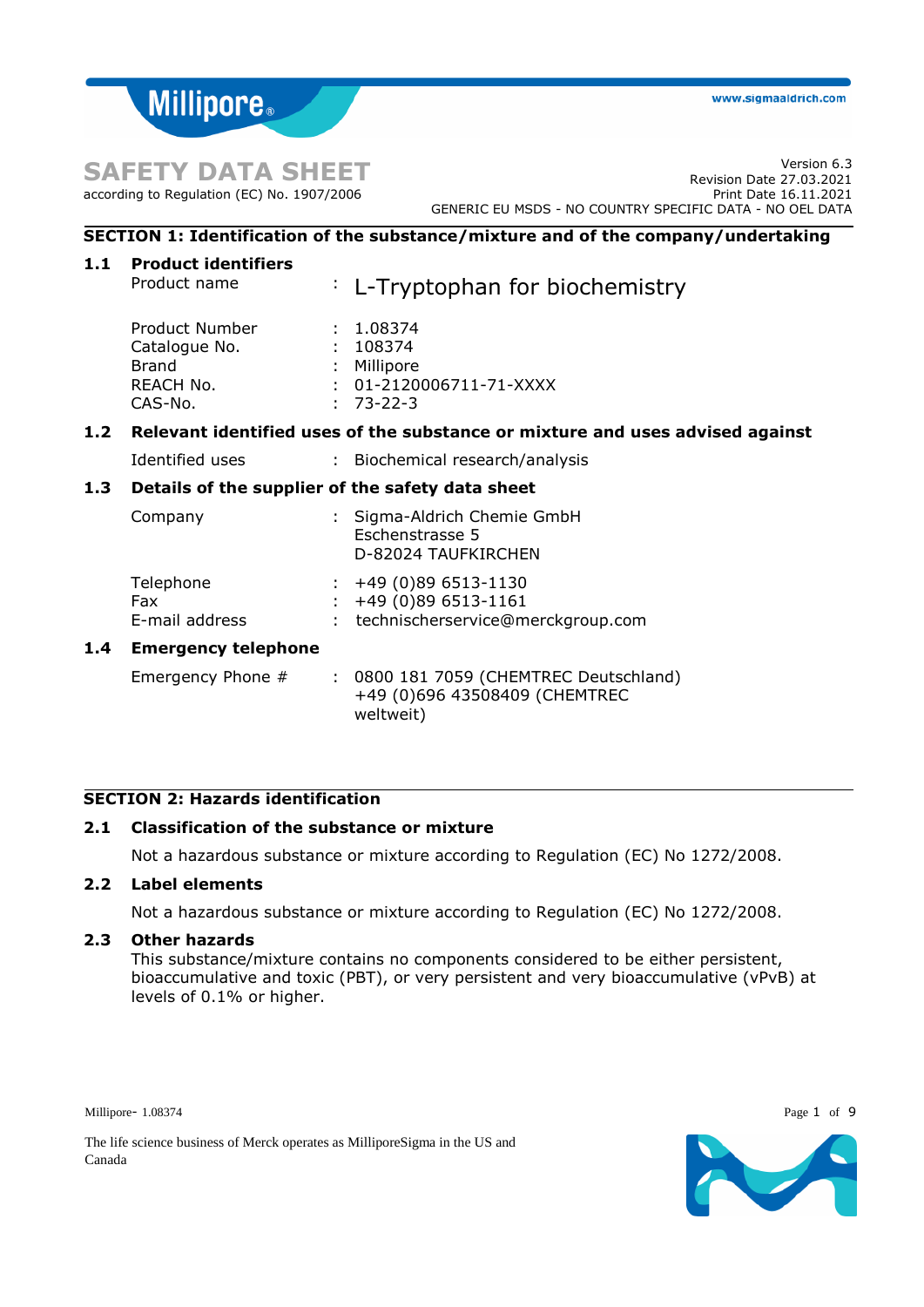## **SECTION 3: Composition/information on ingredients**

#### **3.1 Substances** Formula : C11H12N2O2 Molecular weight : 204,23 g/mol CAS-No. : 73-22-3 EC-No. : 200-795-6

No components need to be disclosed according to the applicable regulations.

## **SECTION 4: First aid measures**

#### **4.1 Description of first-aid measures**

#### **If inhaled**

After inhalation: fresh air.

#### **In case of skin contact**

In case of skin contact: Take off immediately all contaminated clothing. Rinse skin with water/ shower.

#### **In case of eye contact**

After eye contact: rinse out with plenty of water. Remove contact lenses.

#### **If swallowed**

After swallowing: make victim drink water (two glasses at most). Consult doctor if feeling unwell.

#### **4.2 Most important symptoms and effects, both acute and delayed**

The most important known symptoms and effects are described in the labelling (see section 2.2) and/or in section 11

#### **4.3 Indication of any immediate medical attention and special treatment needed** No data available

#### **SECTION 5: Firefighting measures**

#### **5.1 Extinguishing media**

#### **Suitable extinguishing media**

Water Foam Carbon dioxide (CO2) Dry powder

#### **Unsuitable extinguishing media**

For this substance/mixture no limitations of extinguishing agents are given.

## **5.2 Special hazards arising from the substance or mixture**

Carbon oxides

Nitrogen oxides (NOx) Combustible. Fire may cause evolution of: nitrogen oxides Development of hazardous combustion gases or vapours possible in the event of fire.

#### **5.3 Advice for firefighters**

In the event of fire, wear self-contained breathing apparatus.

Millipore- 1.08374 Page 2 of 9



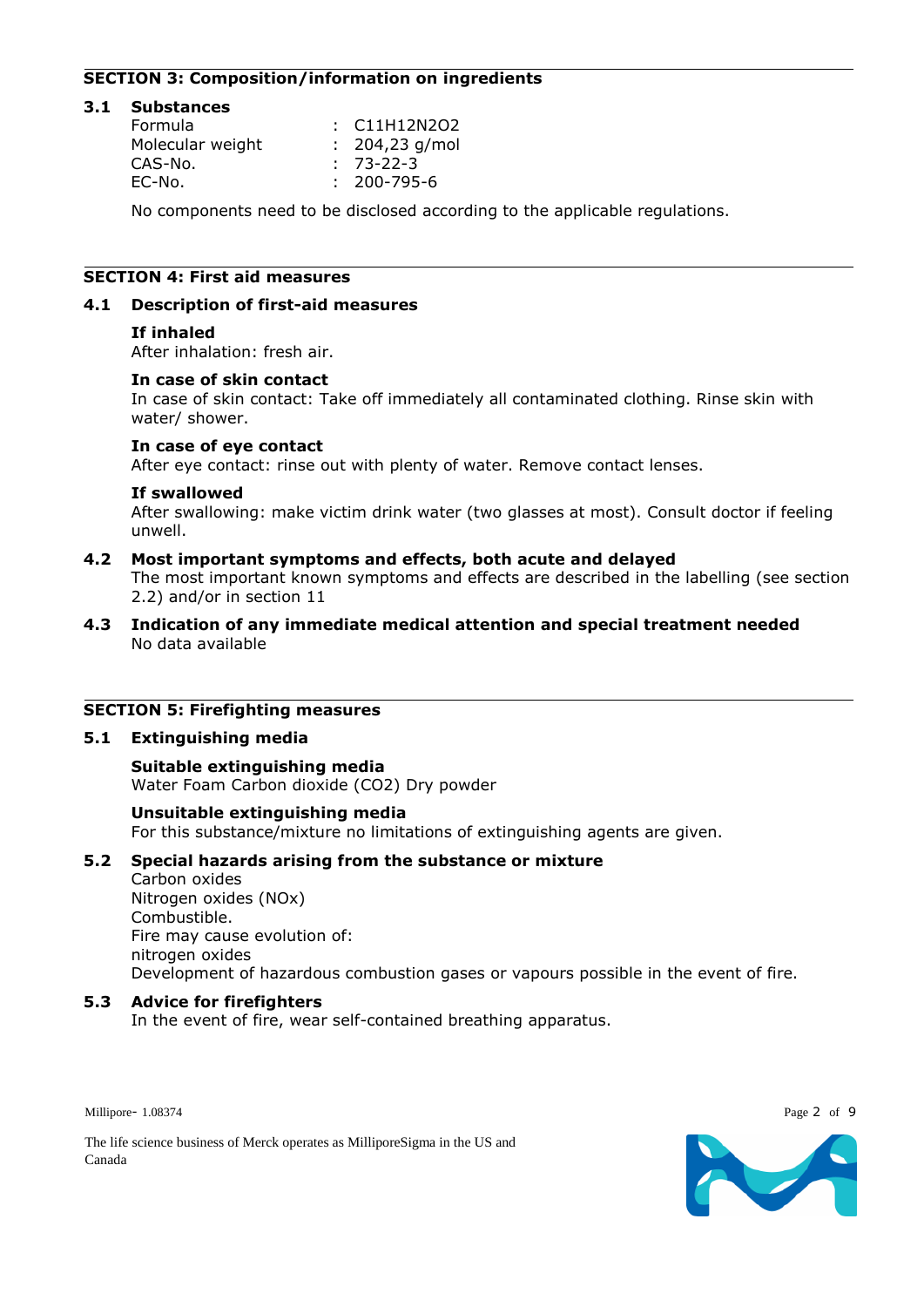## **5.4 Further information**

Suppress (knock down) gases/vapors/mists with a water spray jet. Prevent fire extinguishing water from contaminating surface water or the ground water system.

## **SECTION 6: Accidental release measures**

- **6.1 Personal precautions, protective equipment and emergency procedures** Advice for non-emergency personnel: Avoid inhalation of dusts. Evacuate the danger area, observe emergency procedures, consult an expert. For personal protection see section 8.
- **6.2 Environmental precautions** Do not let product enter drains.
- **6.3 Methods and materials for containment and cleaning up** Cover drains. Collect, bind, and pump off spills. Observe possible material restrictions (see sections 7 and 10). Take up dry. Dispose of properly. Clean up affected area. Avoid generation of dusts.
- **6.4 Reference to other sections** For disposal see section 13.

## **SECTION 7: Handling and storage**

**7.1 Precautions for safe handling** For precautions see section 2.2.

## **7.2 Conditions for safe storage, including any incompatibilities**

## **Storage conditions**

Tightly closed. Dry.

Recommended storage temperature see product label.

## **7.3 Specific end use(s)**

Apart from the uses mentioned in section 1.2 no other specific uses are stipulated

## **SECTION 8: Exposure controls/personal protection**

**8.1 Control parameters**

**Ingredients with workplace control parameters**

**8.2 Exposure controls**

## **Personal protective equipment**

## **Eye/face protection**

Use equipment for eye protection tested and approved under appropriate government standards such as NIOSH (US) or EN 166(EU). Safety glasses

## **Skin protection**

This recommendation applies only to the product stated in the safety data sheet, supplied by us and for the designated use. When dissolving in or mixing with other substances and under conditions deviating from those stated in EN374 please contact the supplier of CE-approved gloves (e.g. KCL GmbH, D-36124 Eichenzell, Internet: www.kcl.de).

Millipore- 1.08374 Page 3 of 9

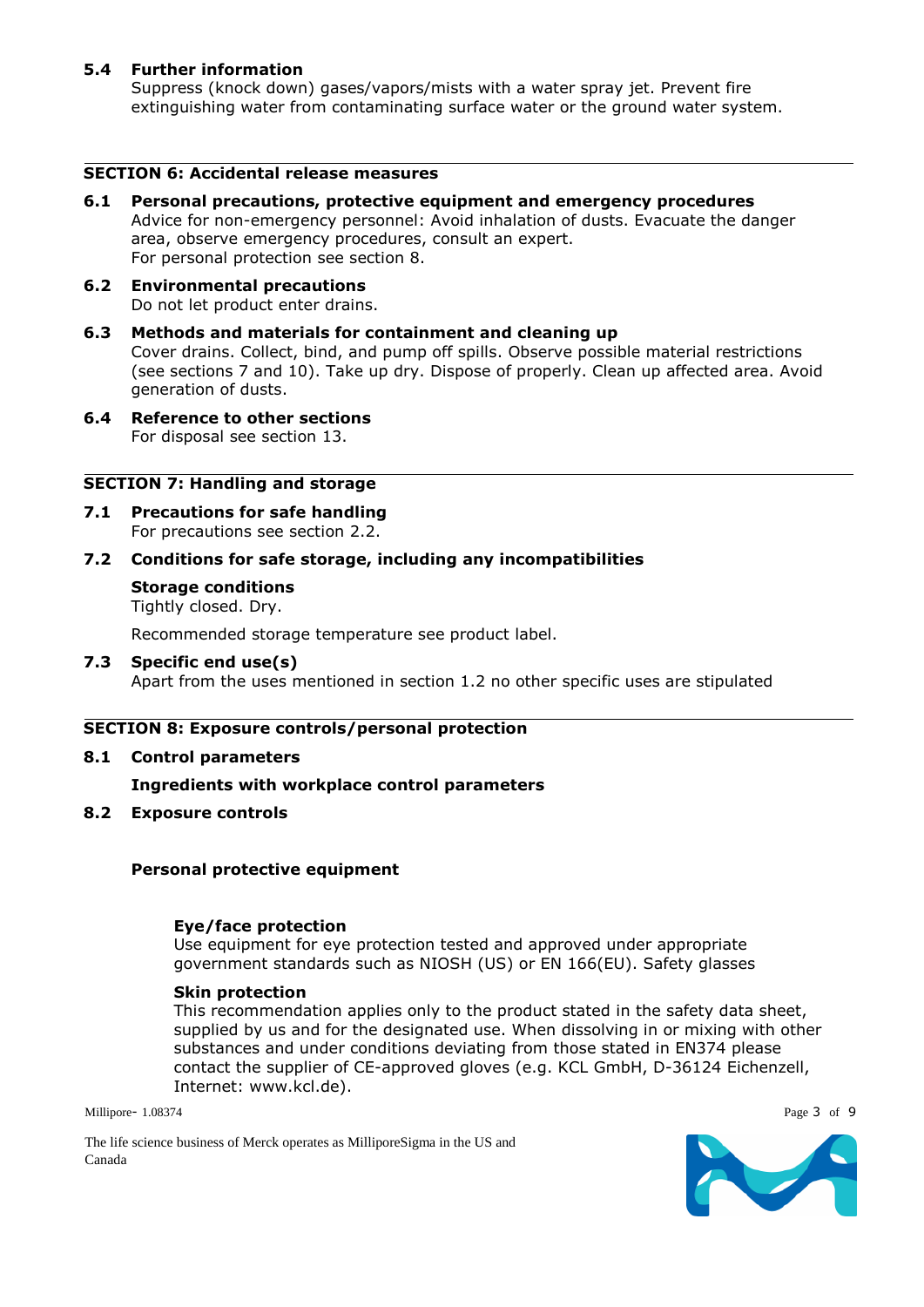Full contact Material: Nitrile rubber Minimum layer thickness: 0,11 mm Break through time: 480 min Material tested:KCL 741 Dermatril® L

This recommendation applies only to the product stated in the safety data sheet, supplied by us and for the designated use. When dissolving in or mixing with other substances and under conditions deviating from those stated in EN374 please contact the supplier of CE-approved gloves (e.g. KCL GmbH, D-36124 Eichenzell, Internet: www.kcl.de). Splash contact Material: Nitrile rubber Minimum layer thickness: 0,11 mm Break through time: 480 min Material tested: KCL 741 Dermatril® L

## **Respiratory protection**

required when dusts are generated. Our recommendations on filtering respiratory protection are based on the following standards: DIN EN 143, DIN 14387 and other accompanying standards relating to the used respiratory protection system. Recommended Filter type: Filter type P1

The entrepeneur has to ensure that maintenance, cleaning and testing of respiratory protective devices are carried out according to the instructions of the producer. These measures have to be properly documented.

## **Control of environmental exposure**

Do not let product enter drains.

## **SECTION 9: Physical and chemical properties**

#### **9.1 Information on basic physical and chemical properties**

| a)    | Appearance                                 | Form: solid<br>Color: beige                                                                                  |
|-------|--------------------------------------------|--------------------------------------------------------------------------------------------------------------|
| b)    | Odor                                       | No data available                                                                                            |
| C)    | Odor Threshold                             | No data available                                                                                            |
| d)    | pH                                         | 5,5 - 7 at 1 g/l at 25 °C                                                                                    |
| e)    | Melting<br>point/freezing point            | Melting point/freezing point: 278,3 - 279,3 °C at 1.013,25 hPa -<br>Regulation (EC) No. 440/2008, Annex, A.1 |
| $f$ ) | Initial boiling point<br>and boiling range | No data available                                                                                            |
| g)    | Flash point                                | No data available                                                                                            |
| h)    | Evaporation rate                           | No data available                                                                                            |
| i)    | Flammability (solid,<br>gas)               | The product is not flammable.                                                                                |
| j)    | Upper/lower                                | No data available                                                                                            |

Millipore- 1.08374 Page 4 of 9

The life science business of Merck operates as MilliporeSigma in the US and Canada

flammability or

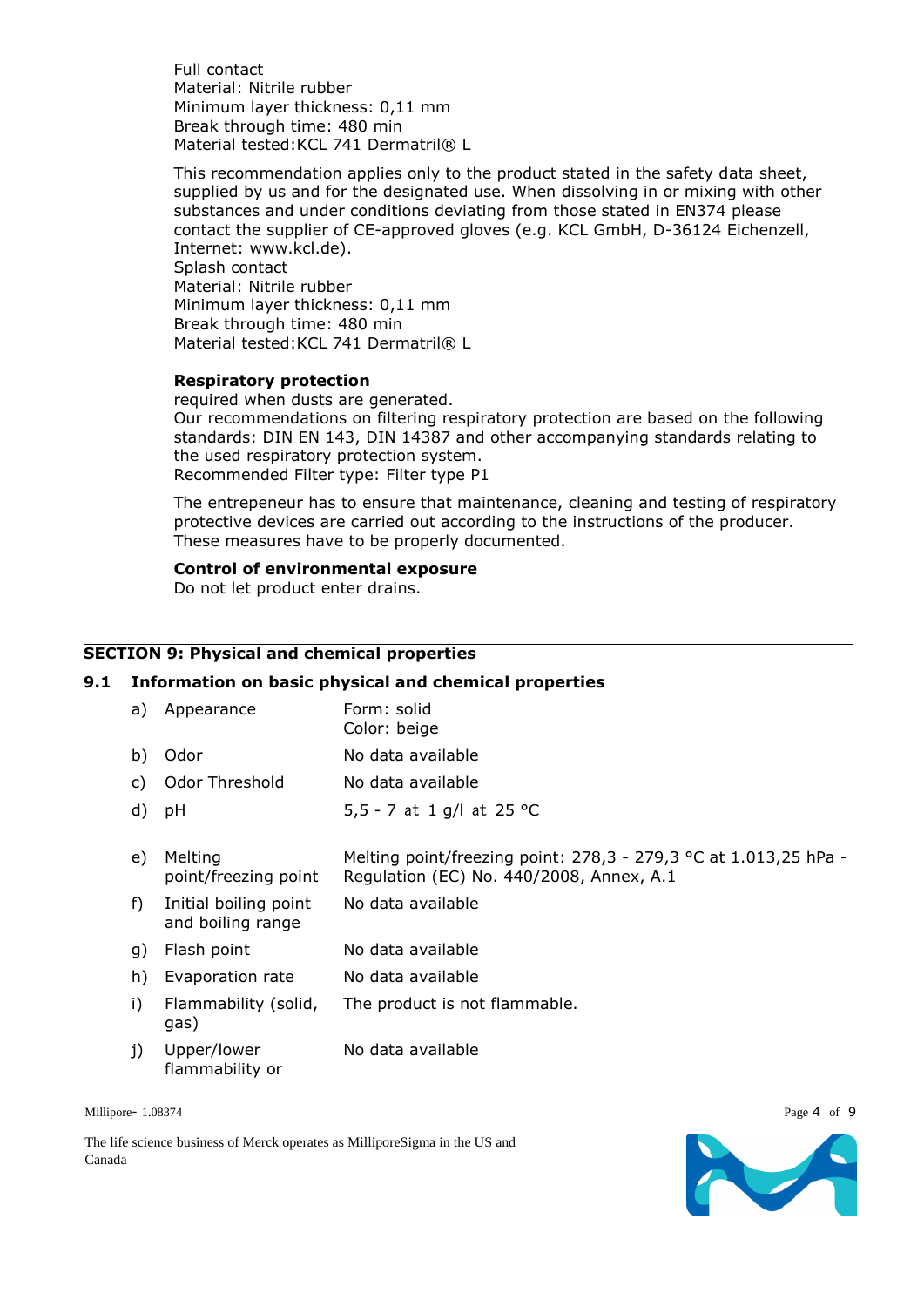explosive limits

|     | k) | Vapor pressure                            | No data available                                                                |
|-----|----|-------------------------------------------|----------------------------------------------------------------------------------|
|     | I) | Vapor density                             | No data available                                                                |
|     |    | m) Relative density                       | 1,39 at 22 °C - OECD Test Guideline 109                                          |
|     | n) | Water solubility                          | No data available                                                                |
|     | o) | Partition coefficient:<br>n-octanol/water | log Pow: -1,06 - Bioaccumulation is not expected.                                |
|     | p) | Autoignition<br>temperature               | > 400 °C<br>at 1.013 hPadoes not ignite                                          |
|     | q) | Decomposition<br>temperature              | No data available                                                                |
|     | r) | Viscosity                                 | Viscosity, kinematic: No data available<br>Viscosity, dynamic: No data available |
|     | s) | Explosive properties                      | No data available                                                                |
|     | t) | Oxidizing properties                      | No data available                                                                |
| 9.2 |    | <b>Other safety information</b>           |                                                                                  |
|     |    | <b>Bulk density</b>                       | ca.400 kg/m3                                                                     |
|     |    | Surface tension                           | $> 60$ mN/m at 1g/l at 20 °C<br>- OECD Test Guideline 115                        |

## **SECTION 10: Stability and reactivity**

## **10.1 Reactivity**

The following applies in general to flammable organic substances and mixtures: in correspondingly fine distribution, when whirled up a dust explosion potential may generally be assumed.

## **10.2 Chemical stability**

The product is chemically stable under standard ambient conditions (room temperature) .

**10.3 Possibility of hazardous reactions** Violent reactions possible with: Strong oxidizing agents

## **10.4 Conditions to avoid**

no information available

- **10.5 Incompatible materials** No data available
- **10.6 Hazardous decomposition products** In the event of fire: see section 5

Millipore- 1.08374 Page 5 of 9



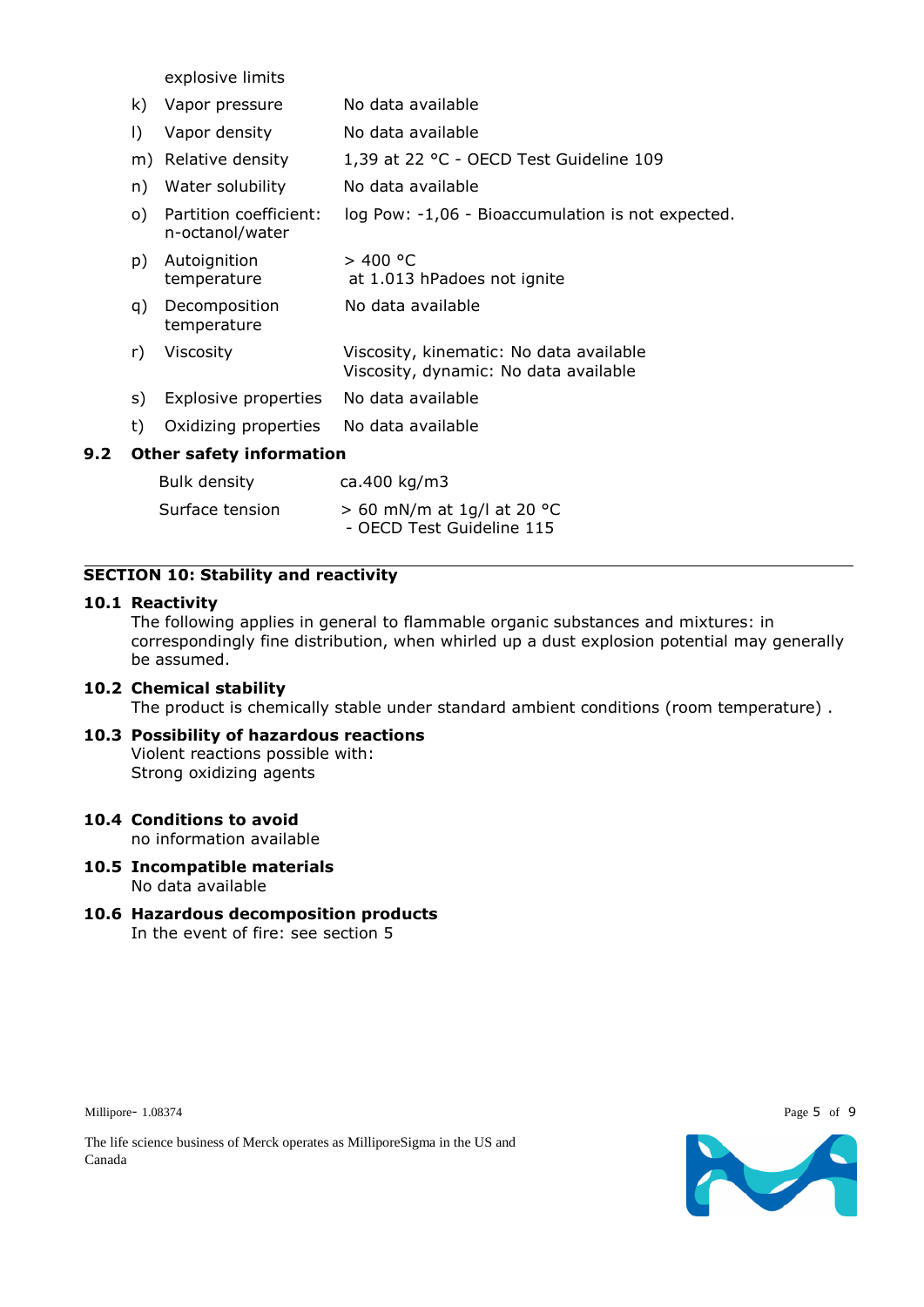## **SECTION 11: Toxicological information**

## **11.1 Information on toxicological effects**

#### **Acute toxicity**

LD50 Oral - Rat - female - > 2.000 mg/kg (OECD Test Guideline 423)

LC50 Inhalation - Rat - male and female -  $4 h - 5,17 mg/l$ (OECD Test Guideline 403)

## **Skin corrosion/irritation**

Skin - Rabbit Result: No skin irritation - 4 h (OECD Test Guideline 404)

## **Serious eye damage/eye irritation**

Eyes - Rabbit Result: No eye irritation (OECD Test Guideline 405)

## **Respiratory or skin sensitization**

Local lymph node assay (LLNA) - Mouse Result: negative (OECD Test Guideline 429)

## **Germ cell mutagenicity**

Test Type: Ames test Test system: S. typhimurium Metabolic activation: with and without metabolic activation Method: OECD Test Guideline 471 Result: negative

Test Type: Chromosome aberration test in vitro Test system: Human lymphocytes Metabolic activation: with and without metabolic activation Method: OECD Test Guideline 473 Result: negative

Test Type: In vitro mammalian cell gene mutation test Test system: Chinese hamster lung cells Metabolic activation: with and without metabolic activation Method: OECD Test Guideline 476 Result: negative

Test Type: DNA binding study Species: Rat

Application Route: Oral

Result: negative Remarks: (ECHA)

Millipore- 1.08374 Page 6 of 9

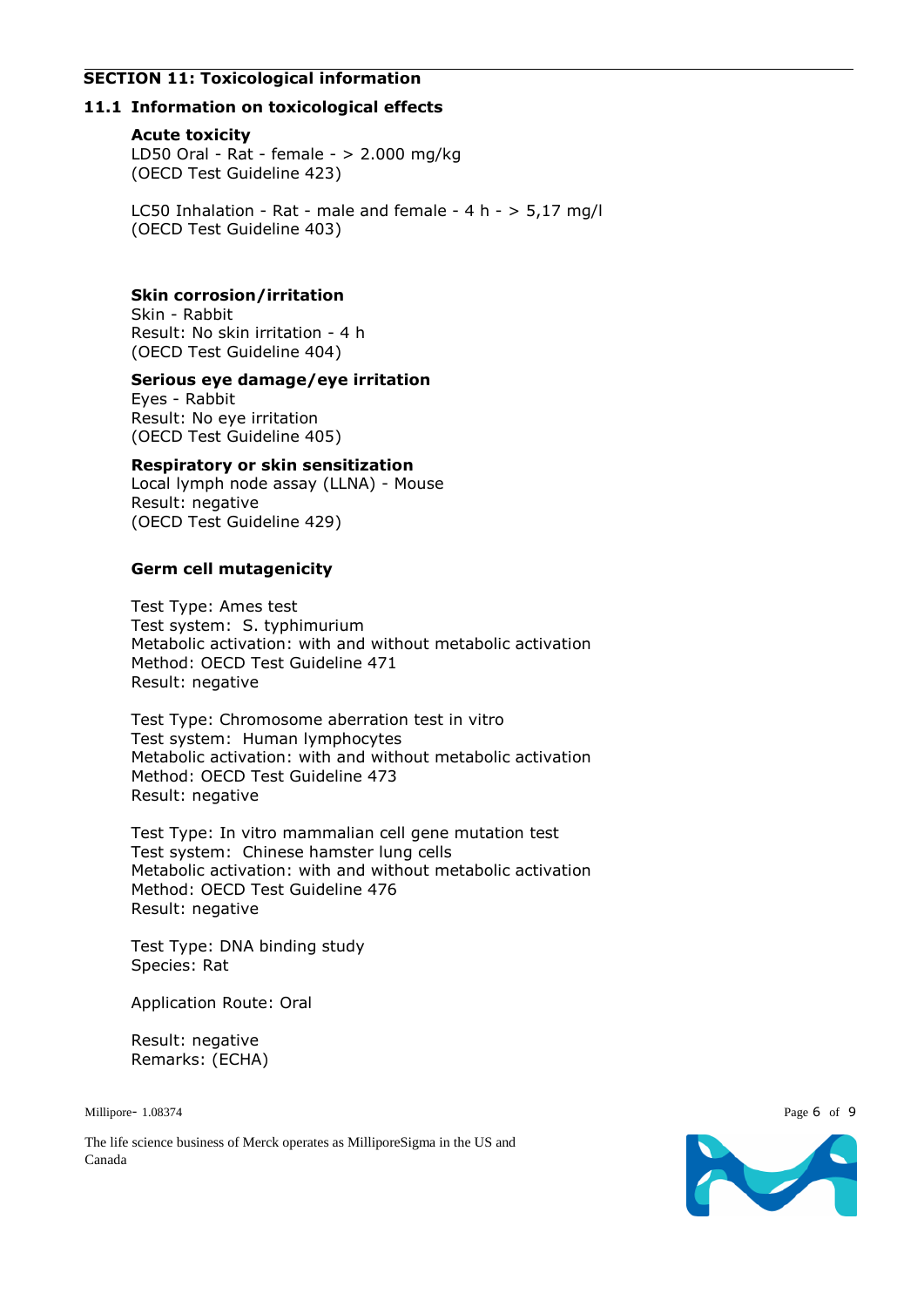**Carcinogenicity** No data available

**Reproductive toxicity**

No data available

**Specific target organ toxicity - single exposure** No data available

**Specific target organ toxicity - repeated exposure** No data available

# **Aspiration hazard**

No data available

## **11.2 Additional Information**

Repeated dose toxicity - Rat - male and female - Oral - 90 Days - NOAEL (No observed adverse effect level) - 3.764 mg/kg Not available

The Food and Drug Administration and the Center for Disease Control have established a link between l-tryptophan and a sometimes fatal blood disorder called eosinophilia-myalgia syndrome which is marked by severe muscle and joint pain, swelling of the arms and legs, skin rash, and sometimes fever. It is characterized by severe eosinophillia, a blood disorder in which the white blood cells increase to an abnormally high level. l-Tryptophan occurs naturally in many foods and investigation has not established whether it or an impurity introduced during manufacture or distribution is the cause.

To the best of our knowledge, the chemical, physical, and toxicological properties have not been thoroughly investigated.

No toxic effects are to be expected when the product is handled appropriately.

Handle in accordance with good industrial hygiene and safety practice.

Essential amino acid.

## **SECTION 12: Ecological information**

## **12.1 Toxicity**

No data available

| Toxicity to daphnia<br>and other aquatic<br>invertebrates | static test EC50 - Daphnia magna (Water flea) - $> 100$ mg/l - 48 h<br>(OECD Test Guideline 202)                   |
|-----------------------------------------------------------|--------------------------------------------------------------------------------------------------------------------|
| Toxicity to algae                                         | static test ErC50 - Desmodesmus subspicatus (green algae) - $> 84.8$<br>$mq/l - 72 h$<br>(OECD Test Guideline 201) |

## **12.2 Persistence and degradability**

Biodegradability aerobic Chemical oxygen demand - Exposure time 28 d

Millipore- 1.08374 Page 7 of 9

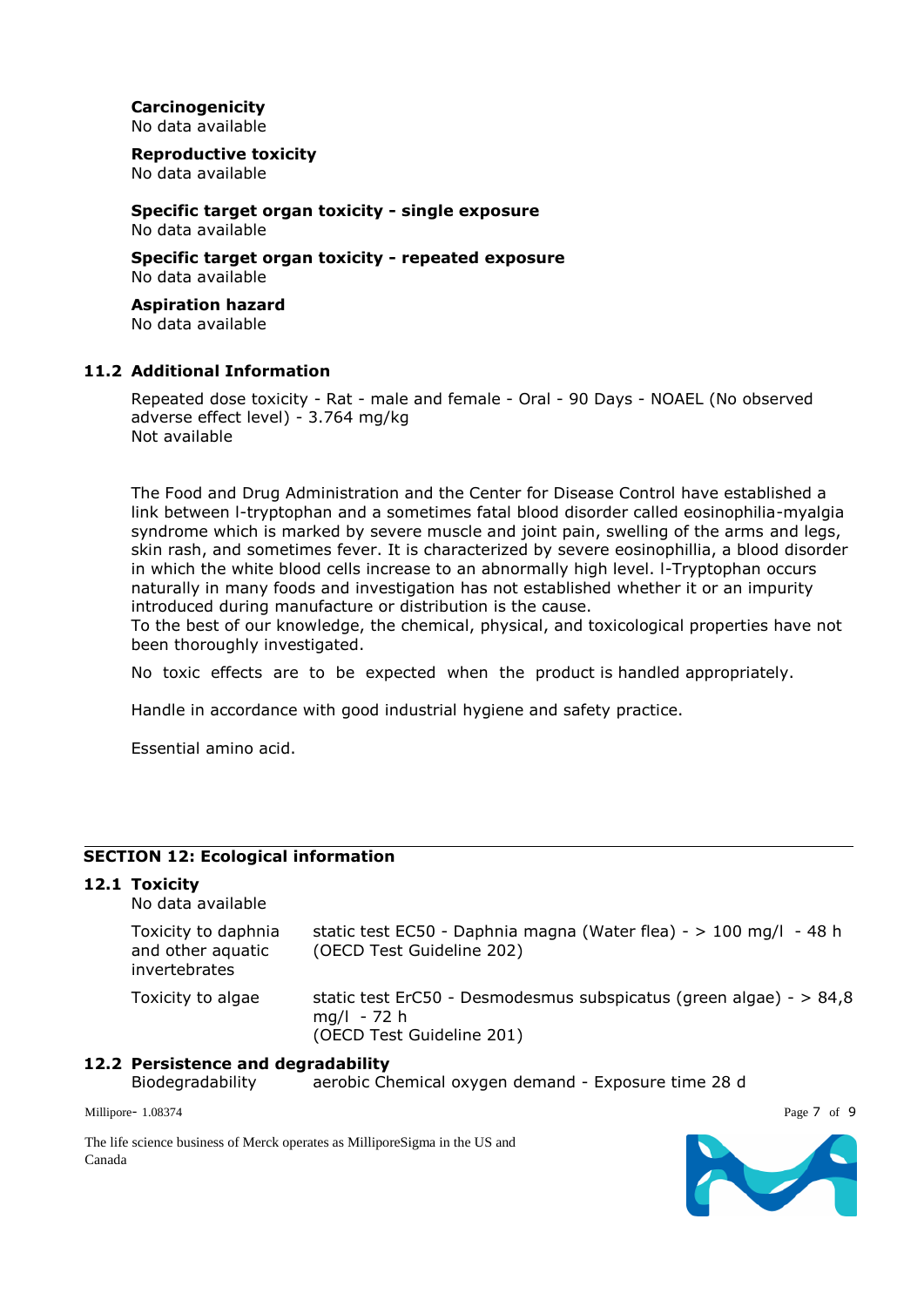## **12.3 Bioaccumulative potential**

No data available

#### **12.4 Mobility in soil** No data available

## **12.5 Results of PBT and vPvB assessment**

This substance/mixture contains no components considered to be either persistent, bioaccumulative and toxic (PBT), or very persistent and very bioaccumulative (vPvB) at levels of 0.1% or higher.

## **12.6 Other adverse effects**

No data available

## **SECTION 13: Disposal considerations**

## **13.1 Waste treatment methods**

## **Product**

See www.retrologistik.com for processes regarding the return of chemicals and containers, or contact us there if you have further questions.

| <b>SECTION 14: Transport information</b> |                                                                                                                           |                                   |           |                           |           |  |
|------------------------------------------|---------------------------------------------------------------------------------------------------------------------------|-----------------------------------|-----------|---------------------------|-----------|--|
|                                          | 14.1 UN number<br>ADR/RID: -                                                                                              |                                   | $IMDG: -$ |                           | $IATA: -$ |  |
|                                          | 14.2 UN proper shipping name<br>ADR/RID: Not dangerous goods<br>IMDG: Not dangerous goods<br>Not dangerous goods<br>IATA: |                                   |           |                           |           |  |
|                                          | ADR/RID: -                                                                                                                | 14.3 Transport hazard class(es)   | $IMDG: -$ |                           | $IATA: -$ |  |
|                                          | 14.4 Packaging group<br>ADR/RID: -                                                                                        |                                   | $IMDG: -$ |                           | $IATA: -$ |  |
|                                          | ADR/RID: no                                                                                                               | 14.5 Environmental hazards        |           | IMDG Marine pollutant: no | IATA: no  |  |
|                                          |                                                                                                                           | 14.6 Special precautions for user |           |                           |           |  |

## **Further information**

Not classified as dangerous in the meaning of transport regulations.

## **SECTION 15: Regulatory information**

#### **15.1 Safety, health and environmental regulations/legislation specific for the substance or mixture**

This material safety data sheet complies with the requirements of Regulation (EC) No. 1907/2006.

Millipore- 1.08374 Page 8 of 9